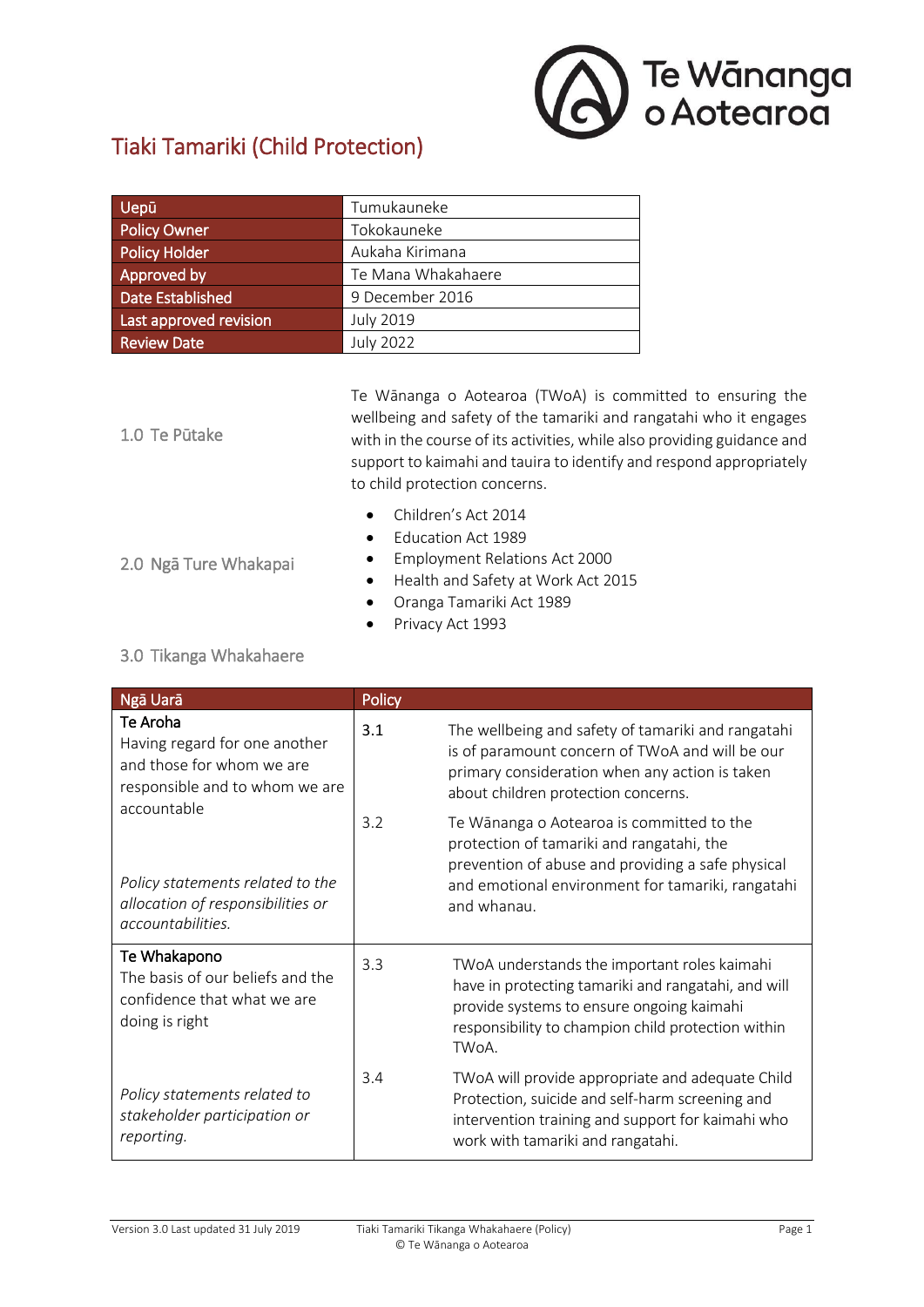| Ngā Ture<br>The knowledge that our actions<br>are morally and ethically right<br>and that we are acting in an<br>honourable manner<br>Policy statements related to | 3.5  | TWoA recognises its obligation to respond to child<br>protection concerns, including where those<br>concerns involve kaimahi, and must act in the best<br>interests of tamariki and or rangatahi.                                                                                                                                                                                                 |
|--------------------------------------------------------------------------------------------------------------------------------------------------------------------|------|---------------------------------------------------------------------------------------------------------------------------------------------------------------------------------------------------------------------------------------------------------------------------------------------------------------------------------------------------------------------------------------------------|
|                                                                                                                                                                    | 3.6  | TWoA will develop and maintain child protection<br>tikanga here, to provide clear direction in response<br>to child protection concerns, in particular to ensure:                                                                                                                                                                                                                                 |
| compliance or process / system<br>integrity                                                                                                                        |      | a. immediate action is taken in response to child<br>protection concerns,                                                                                                                                                                                                                                                                                                                         |
|                                                                                                                                                                    |      | b. clear and reliable information is accessible to all<br>kaimahi and tauira on how to respond to child<br>protection concerns, including specific guidance<br>in relation to cases of abuse or neglect,                                                                                                                                                                                          |
|                                                                                                                                                                    |      | proper recording and reporting of child<br>C.<br>protection concerns, and                                                                                                                                                                                                                                                                                                                         |
|                                                                                                                                                                    |      | the wellbeing of kaimahi and tauira.<br>d.                                                                                                                                                                                                                                                                                                                                                        |
|                                                                                                                                                                    | 3.7  | Child protection tikanga here must comply with<br>appropriate legislation and Nga Uara.                                                                                                                                                                                                                                                                                                           |
|                                                                                                                                                                    | 3.8  | TWoA will in accordance with the Children's Act<br>2014, ensure the safety checking as part of kaimahi<br>recruitment and employment procedures and<br>tauira enrolment procedures are undertaken. Safety<br>checking includes police vetting, identity<br>verification, the checking of references and an<br>interview prior to beginning employment and any<br>time during employment.          |
|                                                                                                                                                                    | 3.9  | Where kaimahi or tauira are working in an external<br>organisation e.g. a school, the Child Protection<br>Policy of that organisation where applicable, takes<br>precedence and must be followed.                                                                                                                                                                                                 |
| Kotahitanga<br>Unity amongst iwi and other<br>ethnicities, standing as one<br>Policy statements related to<br>cohesion, uniformity, integration<br>or transparency | 3.10 | TWoA provides for all kaimahi reporting their<br>concerns to either Oranga Tamariki and/or the<br>Police, as appropriate in accordance with s 15 of<br>the Oranga Tamariki Act 1989, to ensure tamariki<br>and or rangatahi can have the required support<br>and protection. In cases where Oranga Tamariki<br>or Police become involved kaimahi will cooperate<br>fully with any investigations. |

## 4.0 Whanuitanga

This tikanga whakahaere applies to all Governance and Kaimahi of Te Wānanga o Aotearoa.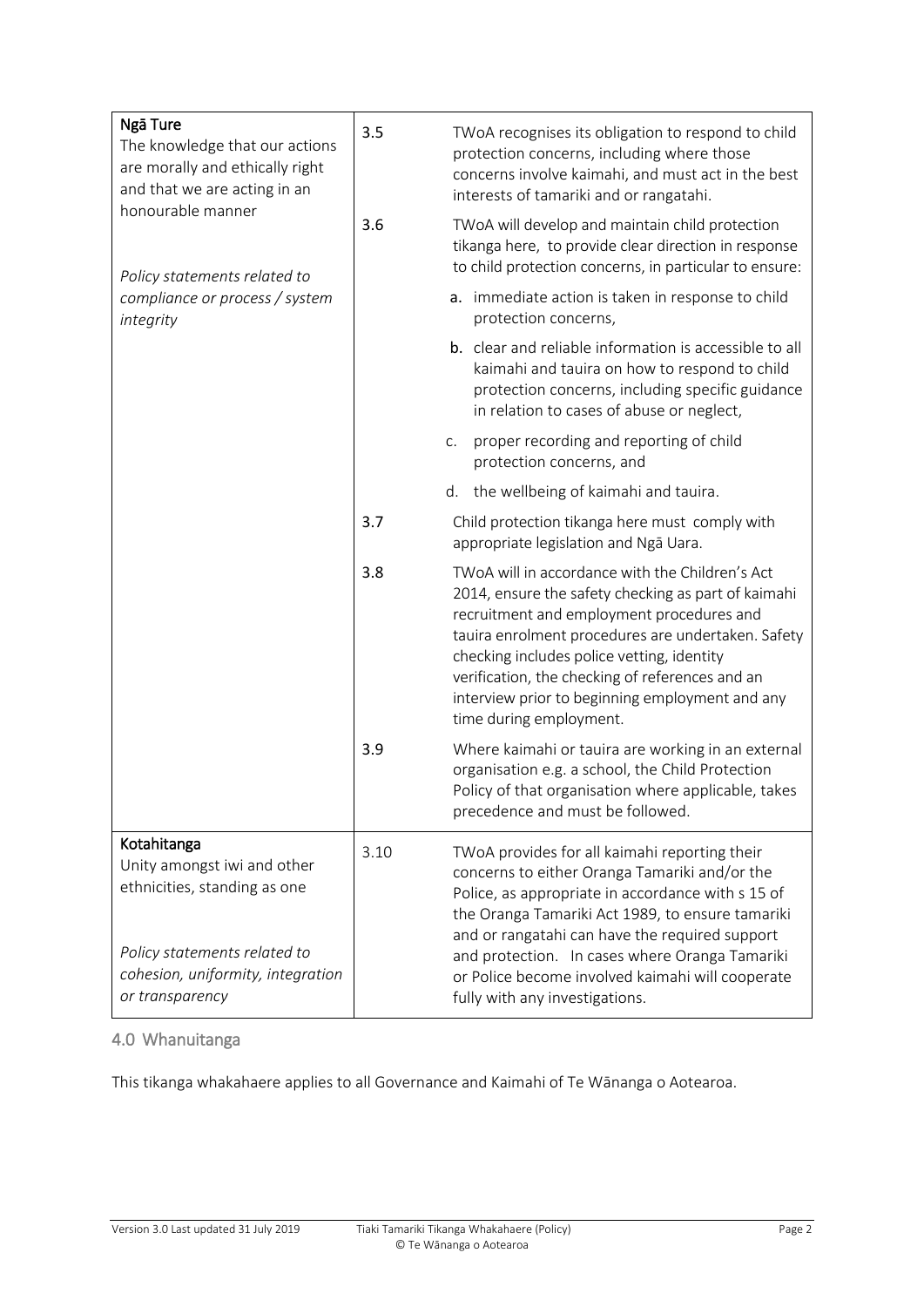## 5.0 Whakamāramatanga

| <b>Term</b>               | <b>Description</b>                                                 |
|---------------------------|--------------------------------------------------------------------|
| Abuse                     | For the purposes of this Tikanga Whakahaere, emotional,            |
|                           | physical, and or sexual abuse.                                     |
| Child Abuse               | The harming (whether physically, emotionally or sexually), ill-    |
|                           | treatment, abuse, neglect or deprivation of any child or young     |
|                           | person.                                                            |
| Child Protection          | Activities carried out to ensure that children and young people    |
|                           | are safe in cases where there is suspected abuse and/or neglect    |
|                           | or are at risk of abuse and/or neglect.                            |
| Child protection concerns | For the purposes of this Tikanga Whakahaere, includes              |
|                           | suspected, disclosed or actual abuse, neglect, self-harm, suicidal |
|                           | ideation and suicide attempts.                                     |
| Disclosure                | For the purposes of this Tikanga Whakahaere, information given     |
|                           | to a person by a young person, parent or caregiver or a third      |
|                           | party in relation to abuse and/or neglect.                         |
| <b>Emotional Abuse</b>    | For the purposes of this Tikanga Whakahaere, the persistent        |
|                           | emotional ill treatment of a child or young person. This can       |
|                           | include a pattern of rejecting, degrading, ignoring, isolating,    |
|                           | corrupting, exploiting or terrorising a child. It may also include |
|                           | age or developmentally inappropriate expectations being            |
|                           | imposed on children. It also includes seeing or hearing the ill    |
|                           | treatment of others (i.e. Family Harm / Family Violence).          |
| Kaimahi                   | All persons employed by, seconded to, volunterring to, and         |
|                           | authorised contractors of Te Wānanga o Aotearoa.                   |
| Line Manager              | The person who a kaimahi directly reports to and had direct        |
|                           | influence over an individuals employment through decisions and     |
|                           | recommendations related to such matters as assessment of           |
|                           | performance, salary, budget and discipline.                        |
| Neglect                   | For the purposes of this Tikanga Whakahaere, the persistent        |
|                           | failure to meet the basic physical and/or psychological needs of   |
|                           | a child or young person causing long term serious harm to their    |
|                           | health or development. It may also include neglect of their basic  |
|                           | or emotional needs.                                                |
| Police                    | New Zealand Police, the agency responsible for responding to       |
|                           | situations where a child is in immediate danger. They also work    |
|                           | with Oranga Tamariki in child protection work and investigating    |
|                           | cases of abuse and/or neglect where an offence may have            |
|                           | occurred.                                                          |
| Oranga Tamariki           | Oranga Tamariki-Ministry for Children, the agency responsible      |
|                           | for investigating and responding suspected abuse and/or neglect    |
|                           | and for providing care and protection for children found to be in  |
|                           | need.                                                              |
| Physical Abuse            | For the purposes of this Tikanga Whakahaere, a non-accidental      |
|                           | act on a child or young person that results in physical harm.      |
| Rangatahi                 | For the purposes of this Tikanga Whakahaere, rangatahi means       |
|                           | a person aged 14 years up to the age of 18 years; but does not     |
|                           | include any person who is or has been married or in a civil union. |